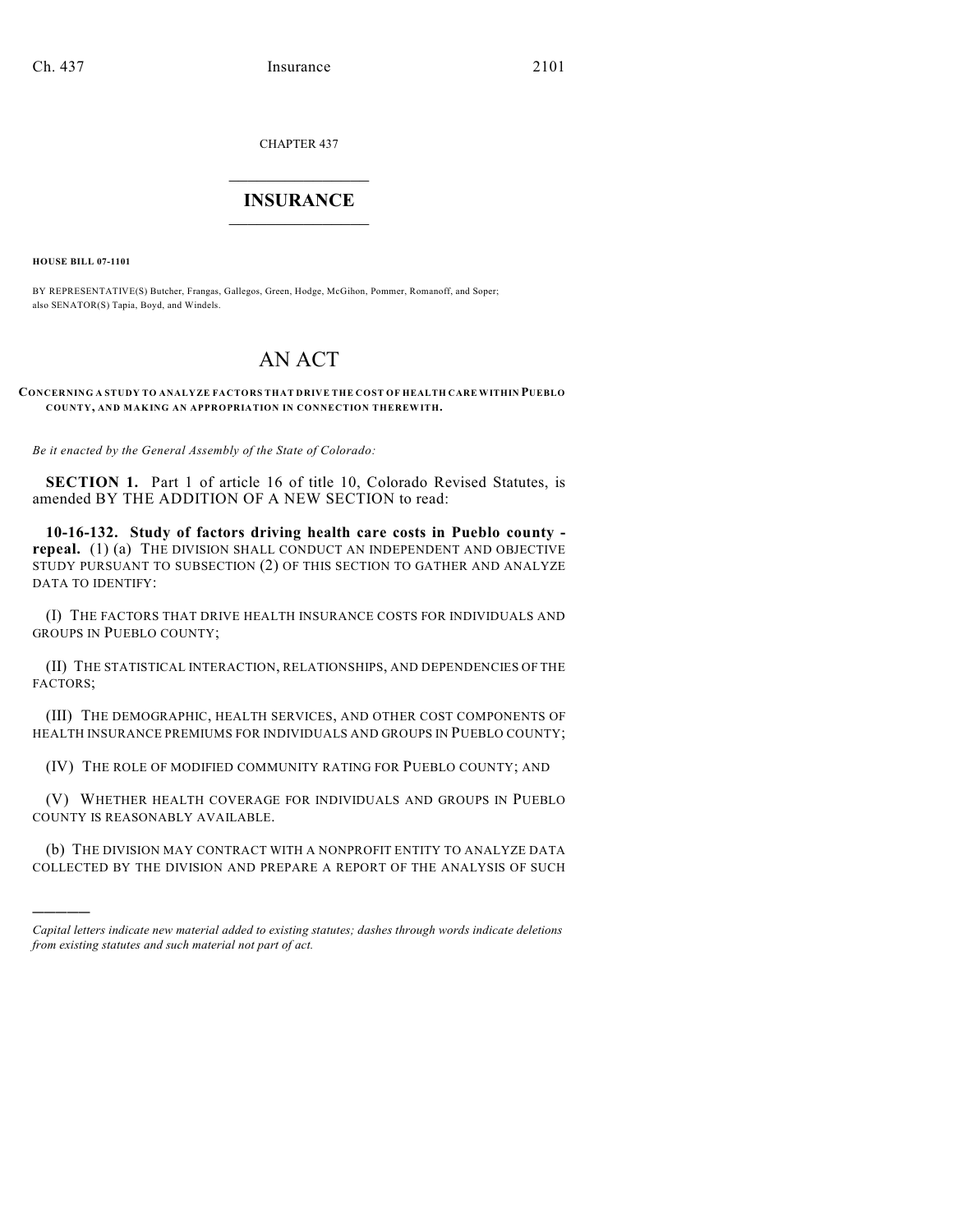DATA.

(2) (a) THE COMMISSIONER SHALL ASSURE THAT THE STUDY PARAMETERS INCLUDE THE DATA TO BE GATHERED, THE METHOD AND TIME FRAMES FOR COLLECTION OF THE DATA, AND THE OBJECTIVES AND STANDARDS FOR THE ANALYSIS THEREOF.

(b) UPON COMPLETION OF THE ANALYSIS, THE DIVISION SHALL PRESENT A DRAFT OF THE REPORT TO THE COMMISSIONER FOR REVIEW AND TRANSMISSION TO THE GENERAL ASSEMBLY PURSUANT TO PARAGRAPH (c) OF THIS SUBSECTION (2).

(c) NO LATER THAN JANUARY 15, 2009, THE COMMISSIONER SHALL SUBMIT A REPORT CONTAINING THE CONCLUSIONS OF THE STUDY AND AN ANALYSIS OF THE FACTORS THAT DRIVE THE COST OF HEALTH CARE, THE COST OF HEALTH INSURANCE COVERAGE ON AN INDIVIDUAL AND A GROUP BASIS, AND THE IMPACT OF MODIFIED COMMUNITY RATING ON PUEBLO COUNTY TO THE PRESIDENT OF THE SENATE, THE MAJORITY LEADER OF THE SENATE, THE MINORITY LEADER OF THE SENATE, THE SPEAKER OF THE HOUSE OF REPRESENTATIVES, THE MAJORITY LEADER OF THE HOUSE OF REPRESENTATIVES, THE MINORITY LEADER OF THE HOUSE OF REPRESENTATIVES, AND TO THE CHAIRS OF THE HEALTH AND HUMAN SERVICES AND BUSINESS AFFAIRS COMMITTEES OF THE SENATE AND THE HOUSE OF REPRESENTATIVES OR THEIR SUCCESSOR COMMITTEES.

(d) IF THE COMMISSIONER CONTRACTS WITH A NONPROFIT ENTITY TO ANALYZE DATA COLLECTED PURSUANT TO THIS SECTION, SUCH AGGREGATED DATA MAY BE TRANSMITTED TO SUCH NONPROFIT ENTITY FOR ANALYSIS.

(e) NOTHING IN THIS SECTION SHALL WAIVE ANY CLAIM TO PRIVILEGED OR CONFIDENTIAL INFORMATION PURSUANT TO FEDERAL OR STATE LAW.

(3) THE DATA TO BE COLLECTED FOR THE PERIOD BEGINNING JANUARY 1, 2003, AND ENDING DECEMBER 31, 2006, SHALL INCLUDE THE FOLLOWING INFORMATION:

(a) THE AMOUNT OF CLAIMS PAID BY HEALTH INSURERS IN PUEBLO COUNTY;

(b) THE RATES CHARGED FOR HEALTH INSURANCE;

(c) THE CHARGES BILLED BY LICENSED, CERTIFIED, OR REGISTERED HEALTH CARE PROVIDERS;

(d) THE CHARGES BILLED BY ALL LICENSED HEALTH CARE FACILITIES;

(e) THE NUMBER OF LICENSED, CERTIFIED, OR REGISTERED HEALTH CARE PROVIDERS IN PUEBLO COUNTY;

(f) THE NUMBER OF HEALTH INSURERS CONDUCTING BUSINESS IN PUEBLO COUNTY;

(g) WHETHER THE PRACTICE PATTERNS OF HEALTH CARE PROVIDERS IN THE PUEBLO COMMUNITY DIFFER FROM ACCEPTED STANDARDS AND GUIDELINES;